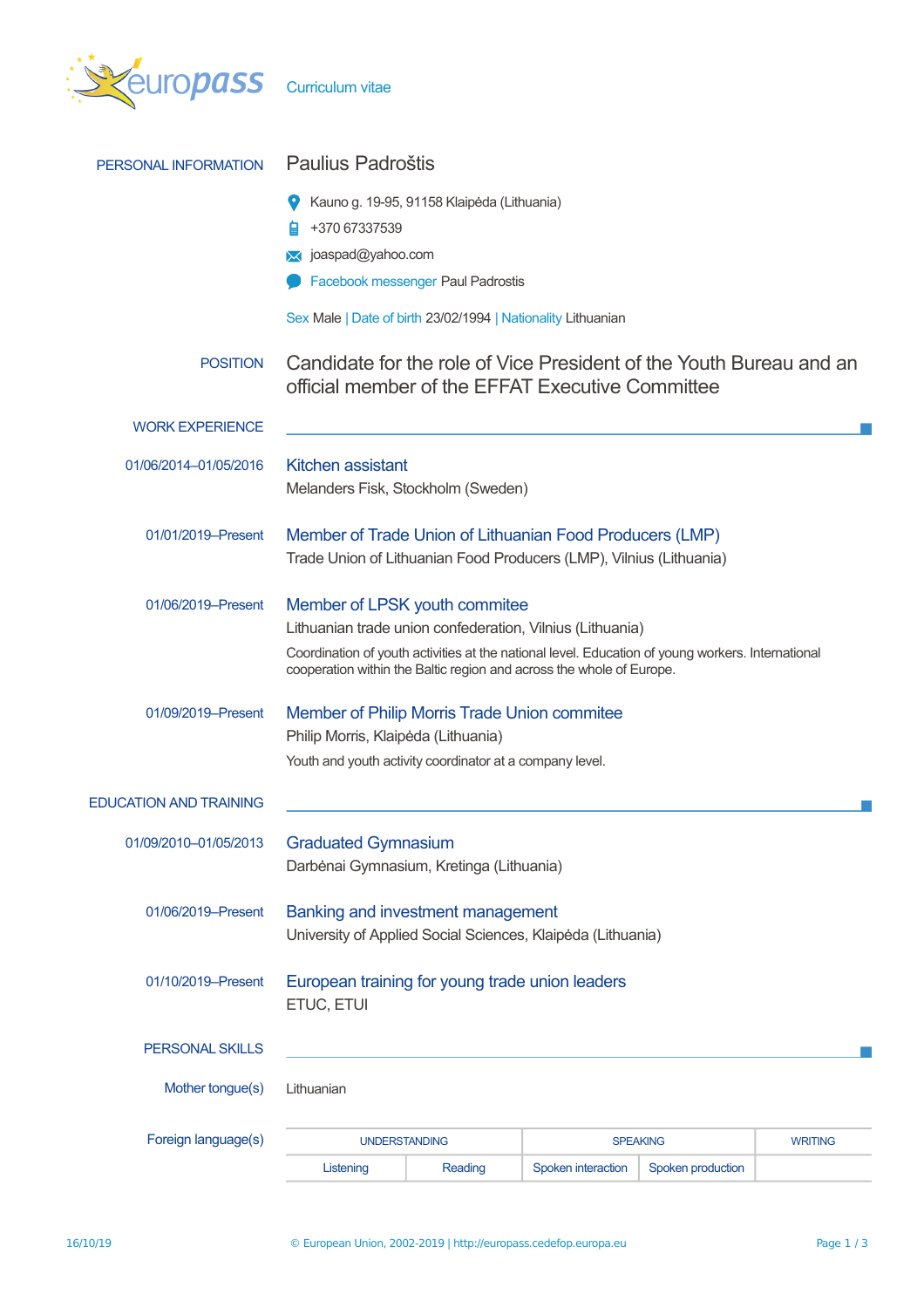

| English | ⌒⌒<br>ےب | מר      | ےب | ⌒r | ົ<br>◡▵ |
|---------|----------|---------|----|----|---------|
| Swedish | B        | ∼       | -R | ∼  | ĸ       |
| Russian | B'       | Δ1<br>∼ |    | Αź | A       |

Levels: A1 and A2: Basic user - B1 and B2: Independent user - C1 and C2: Proficient user [Common European Framework of Reference for Languages](http://europass.cedefop.europa.eu/en/resources/european-language-levels-cefr)

Communication skills 1. **Writing**

Writing is a daily part of my job and it is an important part of my life. Part of my job is communicating problems and solutions to those problems via text. In personal life, I am an avid short-story writer.

## 2. **Mentoring**

Often provide one-to-one guidance for new employees and new members of my trade union. Have successfully organized a few national-level training "camps" for young trade unionists.

## 3. **Negotiating**

Representing people at work in front of the employer is part of my duties as a member of my worklevel trade union committee member. I also participate in collective agreement negotiations at the company level.

### 4. **Oral communication**

Passionate speaker. Able to inspire and move people. I can clearly communicate my point or express an idea to different people of various nationalities. I have participated in an oral speaking competition (in English) at an early age.

### 5. **Teamwork**

I am an effective team player. Can coordinate work within a group, even at a distance. Able to lead the team in undertaking various kinds of activities or be a valuable team member and quickly and precisely complete the work allocated to me.

### 6. **Presentations**

I have done a multitude of various kinds of presentations on all sorts of topics. Able to engage the audiences with facts and humor. My two secret weapons.

# 7. **Empathy**

Able to empathize with others. I can understand how someone is feeling and the reason for their communication, as well as how to communicate back**.** Empathy not only helps me to read the room in team meetings, but it helps me gain perspective and understanding which helps when communicating.

## 8. **Listening**

I can listen to someone and take in **everything** they are saying. I believe that communicating with people is not solely about talking. In fact, a lot of the time it is about listening. This applies to both employees and bosses. Communication is a two-way street and everyone should be open to listening.

# 9. **Sense of Humor**

I have a tactful sense of humor that I am able to tailor to everyone's personal needs. This helps me to get along with people better. I am able to also distinguish when it is better not to joke around.

#### 10. **Compassion**

I believe that it is important to take everyone's feelings into account when presenting ideas, implementing changes, and talking directly to others. On the other hand, I must admit, that feelings